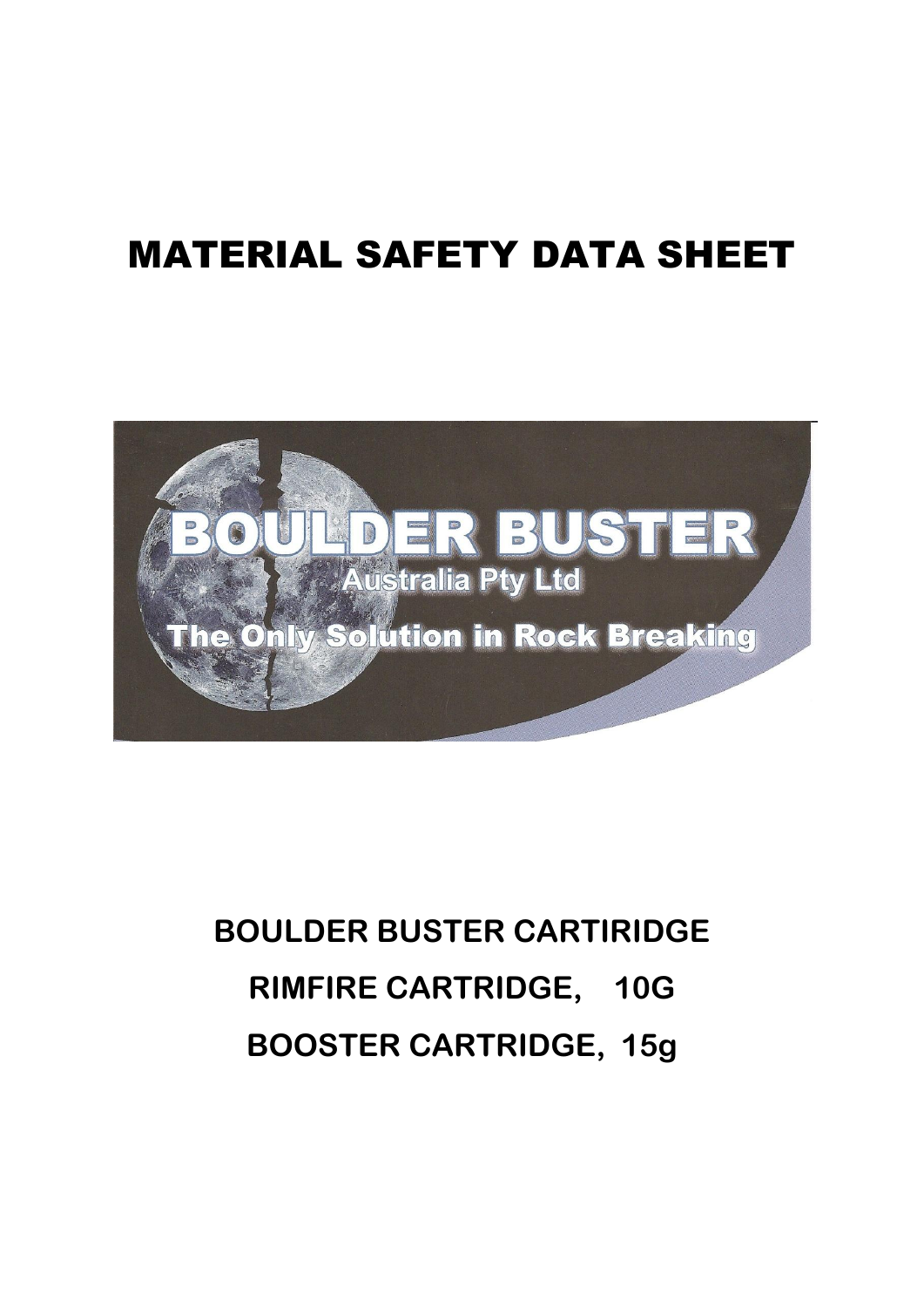### **Material Safety Data Sheet**

**\_\_\_\_\_\_\_\_\_\_\_\_\_\_\_\_\_\_\_\_\_\_\_\_\_\_\_\_\_\_\_\_\_\_\_\_\_\_\_\_\_\_\_\_\_\_\_\_**

**This product should be stored, handled and used in accordance with good industrial and personal hygiene practices and in conformity with any legal regulation. The information contained herein is based on the present state of knowlege and is intended to describe the product from the point of view of safety requirements. It should therefore not be construed as guaranteeing specific product Performance properties.**

| <b>NAME OF SUBSTANCE</b><br><b>BOULDER BUSTER CARTRIDGE</b><br><b>RIMFIRE CARTRIDGE</b><br>10 <sub>q</sub><br><b>BOOSTER CARTRIDGE 15g</b>                                                                                                                                                                                                                                                | <b>CHEMICAL FORMULA</b><br>Not applicable - Final Product                                                                                                                                                                                                                                                                                                     |
|-------------------------------------------------------------------------------------------------------------------------------------------------------------------------------------------------------------------------------------------------------------------------------------------------------------------------------------------------------------------------------------------|---------------------------------------------------------------------------------------------------------------------------------------------------------------------------------------------------------------------------------------------------------------------------------------------------------------------------------------------------------------|
| UN DESCRIPTION:                                                                                                                                                                                                                                                                                                                                                                           | <b>CLASS: 1:4S</b>                                                                                                                                                                                                                                                                                                                                            |
| Cartridges, Power Device                                                                                                                                                                                                                                                                                                                                                                  | <b>UN No: 0323</b>                                                                                                                                                                                                                                                                                                                                            |
| PHYSICAL PROPERTIES (Nominal)<br><b>Auto-ignition Temperature</b><br>$>125^\circ$<br>Nett Explosive Mass: Boulder Buster Cartridge Rimfire 10g<br>Booster Cartridge 15g<br>15g<br>Gross Mass:<br><b>Boulder Buster Cartridge Rimfire</b><br>21g<br><b>Booster Cartridge</b><br>37g<br>Approx Dimension: Boulder Buster Cartridge Rimfire<br>20x64 mm<br>Booster Cartridge 15g<br>23x72 mm | OTHER CHARACTERISTICS<br>A cartridge consisting of an ignition primer<br>And a nitrocellulose propellant or ball<br>Powder. The configuration is unique and<br>Cannot be fitted or used in a weapon.<br>Initiation may be either by centre fire or by<br>Rimfire percusion cap. The cartridges are<br>Used to break rock in the mining and civil<br>Industry. |
| <b>TOXIC PROPERTIES</b>                                                                                                                                                                                                                                                                                                                                                                   | OEL - TWA/STEL/C                                                                                                                                                                                                                                                                                                                                              |
| The product as supplied cannot be ingested. Ingestion or handling                                                                                                                                                                                                                                                                                                                         | Enclosed and complete product. No OEL                                                                                                                                                                                                                                                                                                                         |
| of propellant powders, or the repeated inhalastion of ignition gases,                                                                                                                                                                                                                                                                                                                     | prescribed. Refer to specific OEL's for                                                                                                                                                                                                                                                                                                                       |
| may be hazardous.                                                                                                                                                                                                                                                                                                                                                                         | combustion by-products.                                                                                                                                                                                                                                                                                                                                       |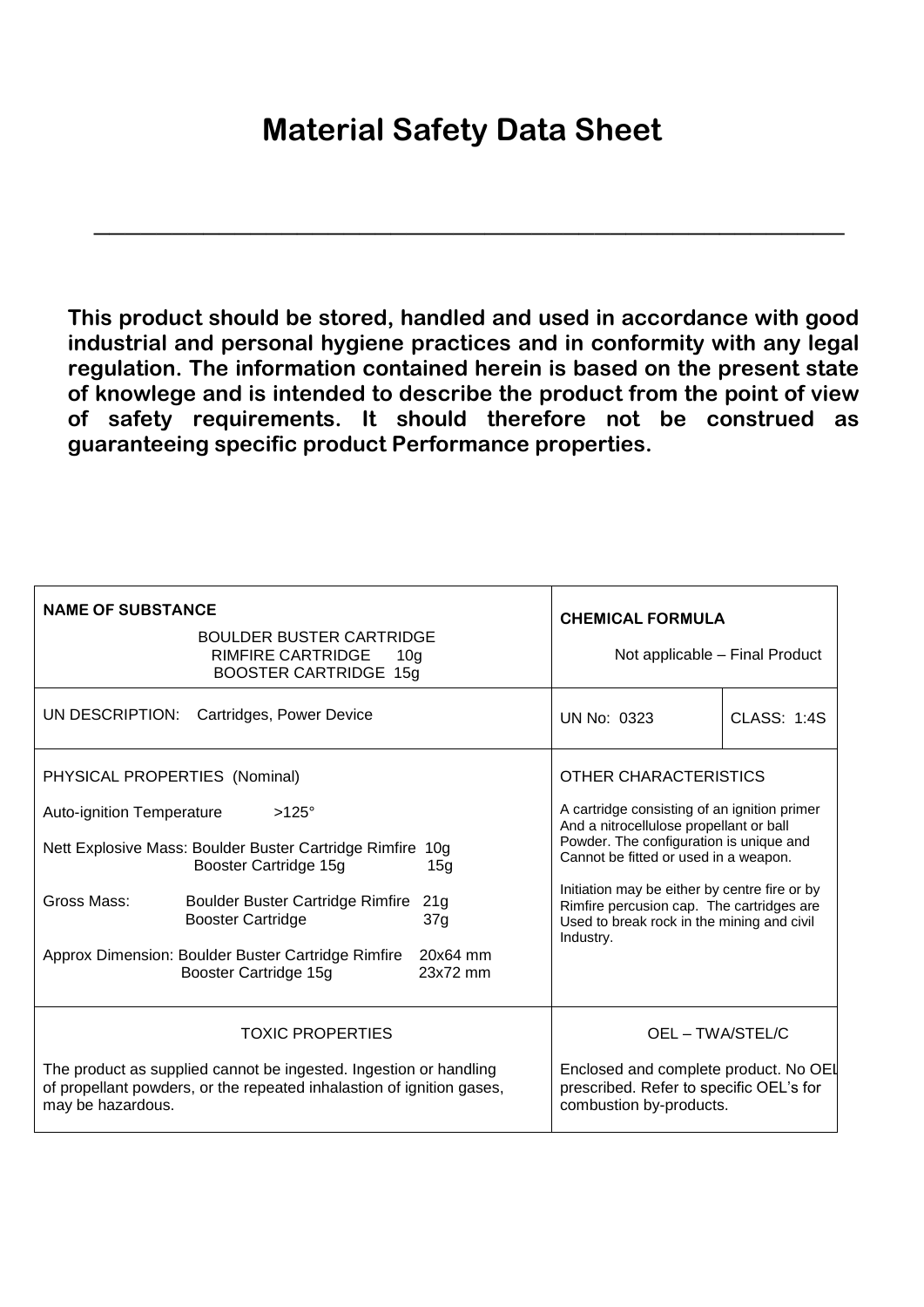| <b>HAZARDS/SYMPTOMS</b>                                                                                                                                                                                                                                                                                                                                                                                                                                                                                                                                                                                                                                                                                                                                                                                                                                                                                                                                                                           | <b>PREVENTION</b>                                                                                                                                                                                                | <b>FIRE EXTINGUISHING AGENTS</b><br><b>FIRST AID</b>                                                                                                                                  |  |
|---------------------------------------------------------------------------------------------------------------------------------------------------------------------------------------------------------------------------------------------------------------------------------------------------------------------------------------------------------------------------------------------------------------------------------------------------------------------------------------------------------------------------------------------------------------------------------------------------------------------------------------------------------------------------------------------------------------------------------------------------------------------------------------------------------------------------------------------------------------------------------------------------------------------------------------------------------------------------------------------------|------------------------------------------------------------------------------------------------------------------------------------------------------------------------------------------------------------------|---------------------------------------------------------------------------------------------------------------------------------------------------------------------------------------|--|
| <b>FIRE</b><br>Will not explode en masse.<br>Exposure to flame will destroy<br>Packaging and may result in the ignition<br>of cartridges.                                                                                                                                                                                                                                                                                                                                                                                                                                                                                                                                                                                                                                                                                                                                                                                                                                                         | Store and transport away from<br>radiant heat and open flames.<br>Maintain a distance of at least 8m<br>should any packaging catch<br>alight.                                                                    | Douse fire with water, dry powdr,<br>carbon dioxide, or foam. Wear SCBA<br>when large quantities of cartridges are<br>burning.                                                        |  |
| <b>EXPLOSION</b><br>An explosion risk exists only when<br>cartridges are tightly confined in a closed<br>vessel or similar. A pressure build-up may<br>cause an explosion and a scattering of the<br>confined material.                                                                                                                                                                                                                                                                                                                                                                                                                                                                                                                                                                                                                                                                                                                                                                           | Use cartridges only as specified<br>by the manufacturer.<br>Limit quantity stored to a<br>minimum. Ensure that cartridges<br>are not subject to impact,<br>friction, electrostatic or electric<br>sources, heat. | Douse fire with water, dry powder,<br>Carbon dioxide, or foam. Punctures<br>and Lacerations caused by flying<br>projectiles may be treated in the normal<br>manner.                   |  |
| <b>INHALATION</b><br>Periodic inhalation of normal combustion<br>products presents<br>No hazard to the user. Typical mass<br>decomposition products include Pb,<br>CO,CO <sup>2</sup> ,H <sup>2</sup> O,H <sup>2</sup> ,NO <sup>2</sup> ,andN <sup>2</sup> .                                                                                                                                                                                                                                                                                                                                                                                                                                                                                                                                                                                                                                                                                                                                      | Do not use in confined spaces.<br>Ensure good ventilation during<br>use. NO <sup>2</sup> and oather gases are<br>present in hazardous quantities<br>when cartridges are burnt in<br>mass.                        | If a headache develops as a result of<br>inhalation of combustion products,<br>remove to fresh air. Ensure that work<br>area has been sufficently ventilated<br>before resuming work. |  |
| <b>HEARING</b><br>Permanent damage to hearing may result<br>from frequent exposure to impact noise<br>without wearing suitable hearing<br>protection.                                                                                                                                                                                                                                                                                                                                                                                                                                                                                                                                                                                                                                                                                                                                                                                                                                             | Hearing protection which<br>provides at least 50dB(A)<br>attenuation should be worn, or<br>use should be made of the<br>percussion valve type ear muff.                                                          | Persons exposed to percussion on a<br>frequent and regular basis shoud be<br>subjected to an annual audiometric<br>examination. Chronic hearing loss may<br>be untreatable.           |  |
| SPILLAGE and DISPOSAL PRECAUTIONS<br>Design of the product makes spillage of large amounts of propellant unlikely.<br>Propellant powder which has been spilt must be soaked in water for a<br>minimum of one hour and then thrown directly onto a fire. Observe the<br>following precautions when carrying out this action;<br>1) Move at least 5m away from the fire immediately after the wet<br>propellant has been thrown onto the flames.<br>2) Never burn more than 15g of propellant at any one time in this<br>manner.<br>3) Never throw dry propellant powder onto a fire, as this may result in<br>serious personal injury.<br>Rimfire cartridges containing no propellant may be fired in the Boulder Buster<br>tool so as to dispose of the initiator. Empty<br>Booster Cartridges may be disposed of one at a time by throwing them into an<br>enclosed fire which protects the operator from flying debris. A sharp report<br>will signal the successful disposal of the initiator. |                                                                                                                                                                                                                  | <b>STORAGE REQUIREMENTS</b><br>Store in a dry place with temperature<br>and humidity preferably between 5-<br>35°C (ideally 20°C) and less than 50%<br>Relative Humidity.             |  |
| <b>GENERAL OPERATING PRECAUTIONS</b><br>Consult User Manual for detailed operating instructions.                                                                                                                                                                                                                                                                                                                                                                                                                                                                                                                                                                                                                                                                                                                                                                                                                                                                                                  |                                                                                                                                                                                                                  |                                                                                                                                                                                       |  |